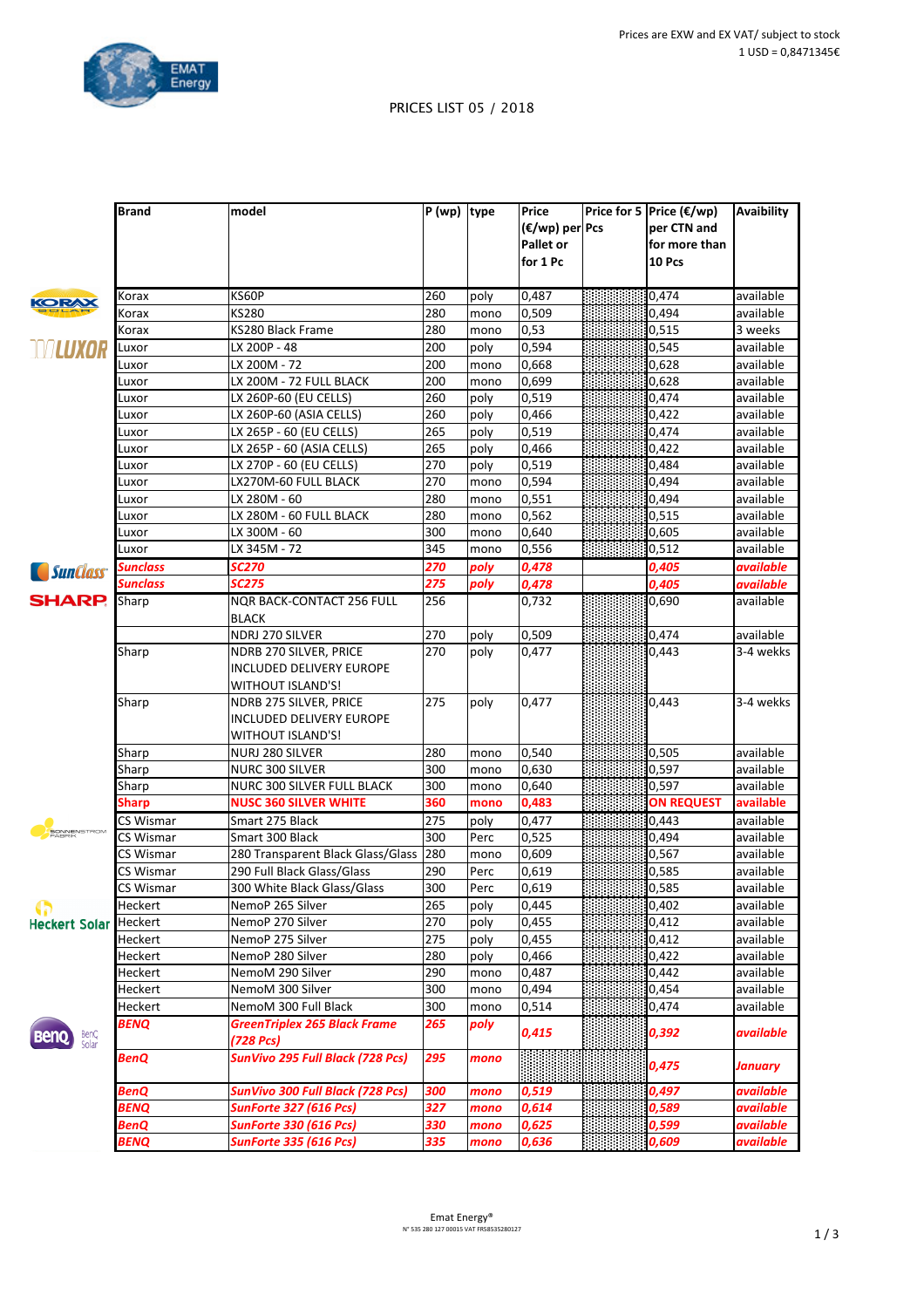

**Avaibility**

**Price for 5 Price (€/wp)** 

**per CTN and** 

## PRICES LIST 05 / 2018

**(€/wp) per** 

**Pcs**

**Brand model P** (wp) **type Price** 

| <b>SMA</b> |  |  |
|------------|--|--|
|            |  |  |

|     |                            |       |                 | <b>Pallet or</b><br>for 1 Pc |      | for more than<br>10 Pcs |            |
|-----|----------------------------|-------|-----------------|------------------------------|------|-------------------------|------------|
| Sma | Sunny boy 1.5              | 1500  | inverter 587    |                              | 572  | 522                     | available  |
| Sma | Sunny boy 2.5              | 2500  | inverter        | 738                          | 723  | 673                     | available  |
| Sma | SB 3.0                     | 3000  | inverter 1839   |                              | 824  | 774                     |            |
| Sma | SB 3.6                     | 3600  | inverter 885    |                              | 870  | 820                     | ONAREQUEST |
| Sma | SB 4.0                     | 4000  | inverter 921    |                              | 906  | 856                     |            |
| Sma | SB 5.0                     | 5000  | inverter   977  |                              | 862  | 912                     |            |
| Sma | SB6000TL-21                | 6000  | inverter 1076   |                              | 1061 | 1011                    |            |
| Sma | STP5000TL-20               | 5000  | inverter 1228   |                              | 1212 | 1163                    | available  |
| Sma | STP6000TL-20               | 6000  | inverter 1350   |                              | 1335 | 1285                    | available  |
| Sma | STP7000TL-20               | 7000  | inverter   1452 |                              | 1437 | 1387                    | available  |
| Sma | STP8000TL-20               | 8000  | inverter   1533 |                              | 1518 | 1468                    | available  |
| Sma | STP9000TL-20               | 9000  | inverter 1615   |                              | 1600 | 1550                    | available  |
| Sma | STP10000TL-20              | 10000 | inverter 1798   |                              | 1783 | 1733                    | available  |
| Sma | STP12000TL-20              | 12000 | inverter   2036 |                              | 2021 | 1971                    | available  |
| Sma | STP15000TL-30              | 15000 | inverter   2001 |                              | 1986 | 1936                    | available  |
| Sma | STP15000TL-30 with Display | 15000 | inverter  2147  |                              | 2132 | 2082                    | available  |
| Sma | STP20000TL-30              | 20000 | inverter 2202   |                              | 2187 | 2137                    | available  |
| Sma | STP20000TL-30 with Display | 20000 | inverter  2344  |                              | 2329 | 2279                    | available  |
| Sma | STP25000TL-30              | 25000 | inverter 2276   |                              | 2261 | 2211                    | available  |
| Sma | STP25000TL-30 with Display | 25000 | inverter 2379   |                              | 2364 | 2314                    | available  |
| Sma | STP60                      | 60000 | inverter 4307   |                              | 4292 | 4242                    | available  |
| ABB | UNO-2.0-TL-OUTD            | 2000  | inverter 625    |                              | 610  | 560                     | 2 weeks    |
| ABB | UNO-2.0-TL-OUTD-S          | 2000  | inverter 643    |                              | 628  | 578                     | 2 weeks    |
| ABB | UNO-3.0-TL-OUTD            | 3000  | inverter 637    |                              | 622  | 572                     | 2 weeks    |
| ABB | UNO-3.0-TL-OUTD-S          | 3000  | inverter 668    |                              | 653  | 603                     | 2 weeks    |
| ABB | UNO-3.6-TL-OUTD            | 3600  | inverter 692    |                              | 677  | 627                     | 2 weeks    |
| ABB | UNO-3.6-TL-OUTD-S          | 3600  | inverter 722    |                              | 707  | 657                     | 2 weeks    |
| ABB | UNO-4.2-TL-OUTD            | 4200  | inverter 733    |                              | 718  | 668                     | 2 weeks    |
| ABB | UNO-4.2-TL-OUTD-S          | 4200  | inverter   763  |                              | 748  | 698                     | 2 weeks    |
| ABB | PVI-3.0-TL-OUTD            | 3000  | inverter 698    |                              | 683  | 633                     | available  |
| ABB | PVI-3.0-TL-OUTD-S          | 3000  | inverter   733  |                              | 718  | 668                     | available  |
| ABB | PVI-3.6-TL-OUTD            | 3600  | inverter 770    |                              | 755  | 705                     | available  |
| ABB | PVI-3.6-TL-OUTD-S          | 3600  | inverter 803    |                              | 788  | 738                     | available  |
| ABB | PVI-4.2-TL-OUTD            | 4200  | inverter 823    |                              | 808  | 758                     | available  |
| ABB | PVI-4.2-TL-OUTD-S          | 4200  | inverter 856    |                              | 841  | 791                     | available  |
| ABB | PVI-5000-TL-OUTD           | 5000  | inverter 896    |                              | 881  | 831                     | 4 weeks    |
| ABB | PVI-5000-TL-OUTD-S         | 5000  | inverter 930    |                              | 915  | 865                     | 4 weeks    |
| ABB | PVI-6000-TL-OUTD           | 6000  | inverter 941    |                              | 926  | 876                     | 4 weeks    |
| ABB | PVI-6000-TL-OUTD-S         | 6000  | inverter 986    |                              | 971  | 921                     | 4 weeks    |
| ABB | PVI-10.0-TL-OUTD           | 10000 | inverter 1261   |                              | 1246 | 1196                    | 4 weeks    |
| ABB | PVI-10.0-TL-OUTD-S         | 10000 | inverter   1306 |                              | 1291 | 1241                    | 4 weeks    |
| ABB | PVI-10.0-TL-OUTD-FS        | 10000 | Inverter 1316   |                              | 1301 | 1251                    | 4 weeks    |
| ABB | PVI-12.5-TL-OUTD           | 12500 | inverter 1402   |                              | 1387 | 1337                    | 4 weeks    |
| ABB | PVI-12.5-TL-OUTD-S         | 12500 | inverter 1443   |                              | 1428 | 1378                    | 4 weeks    |
| ABB | PVI-12.5-TL-OUTD-FS        | 12500 | inverter 1454   |                              | 1439 | 1389                    | 4 weeks    |
| ABB | TRIO-5.8-TL-OUTD           | 5800  | inverter 1128   |                              | 1113 | 1063                    | 2 weeks    |
| ABB | TRIO-5.8-TL-OUTD-S         | 5800  | inverter 1152   |                              | 1137 | 1087                    | 2 weeks    |
| ABB | TRIO-7.5-TL-OUTD           | 7500  | inverter 1203   |                              | 1188 | 1138                    | 2 weeks    |
| ABB | TRIO-7.5-TL-OUTD-S         | 7500  | inverter 1250   |                              | 1235 | 1185                    | 2 weeks    |
| ABB | TRIO-8.5-TL-OUTD           | 8500  | inverter 1230   |                              | 1215 | 1165                    | 2 weeks    |
| ABB | TRIO-8.5-TL-OUTD-S         | 8500  | inverter   1285 |                              | 1270 | 1220                    | 2 weeks    |
| ABB | TRIO-20.0-TL-OUTD          | 20000 | inverter 2129   |                              | 2264 | 2214                    | 2 weeks    |
| ABB | TRIO-20.0-TL-OUTD-S2       | 20000 | inverter 2179   |                              | 2164 | 2114                    | 2 weeks    |
| ABB | TRIO-20.0-TL-OUTD-S2X      | 20000 | inverter 2511   |                              | 2496 | 2446                    | 2 weeks    |
| ABB | TRIO-20.0-TL-OUTD-S2F      | 20000 | inverter 2295   |                              | 2280 | 2230                    | 2 weeks    |
| ABB | TRIO-20.0-TL-OUTD-S1J      | 20000 | inverter  2454  |                              | 2439 | 2389                    | 2 weeks    |
| ABB | TRIO-20.0-TL-OUTD-S2J      | 20000 | inverter 2503   |                              | 2488 | 2438                    | 2 weeks    |
|     |                            |       |                 |                              |      |                         |            |

ABB Common power-one-

> Emat Energy® N° 535 280 127 00015 VAT FR58535280127 **2** / 3